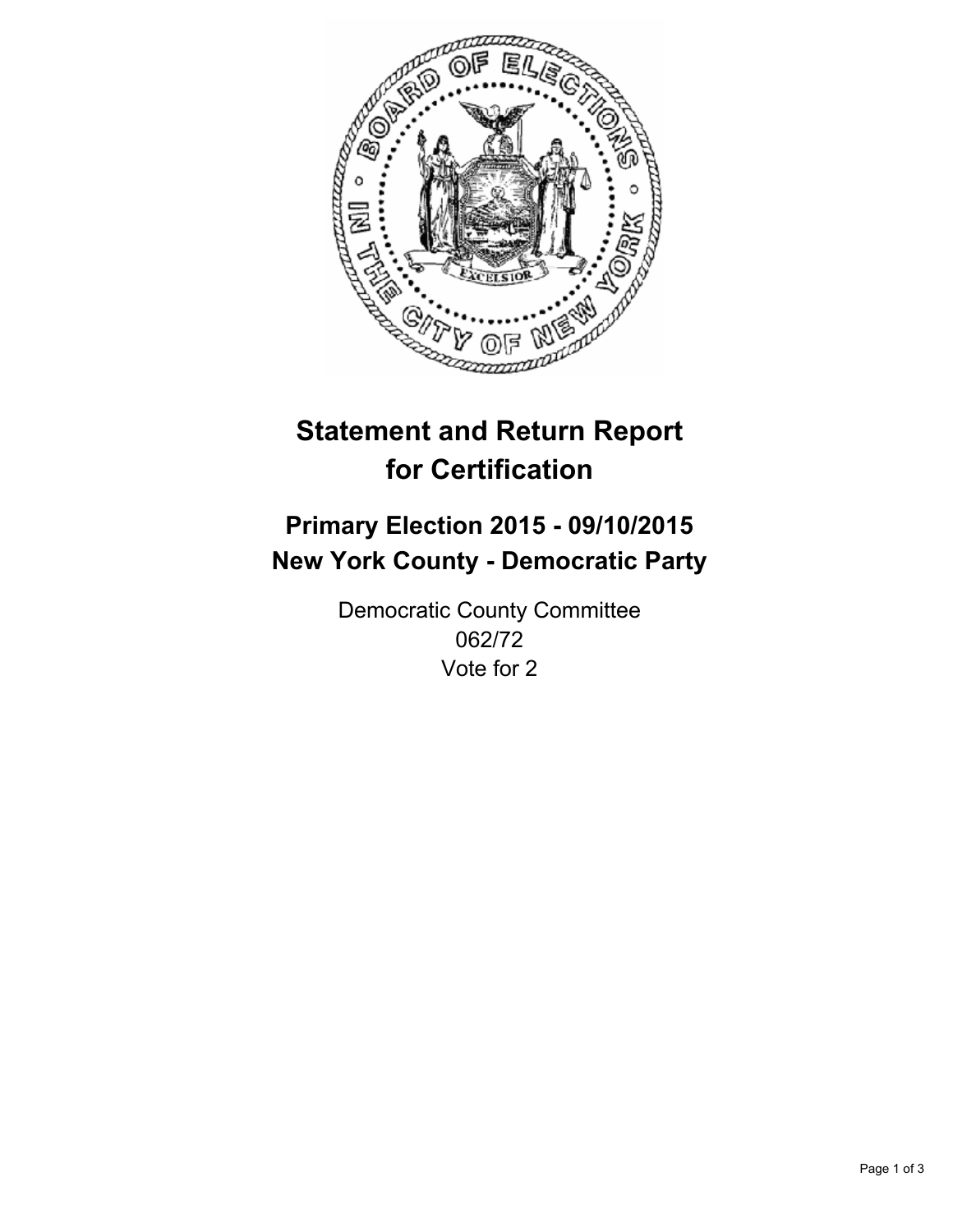

#### **Assembly District 72**

| <b>PUBLIC COUNTER</b>                                    | 51 |
|----------------------------------------------------------|----|
| ABSENTEE/MILITARY                                        |    |
| <b>AFFIDAVIT</b>                                         | 0  |
| <b>Total Ballots</b>                                     | 52 |
| Less - Inapplicable Federal/Special Presidential Ballots | 0  |
| <b>Total Applicable Ballots</b>                          | 52 |
| ANGELA RODRIGUEZ                                         | 19 |
| LICETTE VASQUEZ                                          | 15 |
| ANTONIO GUZMAN                                           | 17 |
| <b>Total Votes</b>                                       | 51 |
| Unrecorded                                               | 53 |